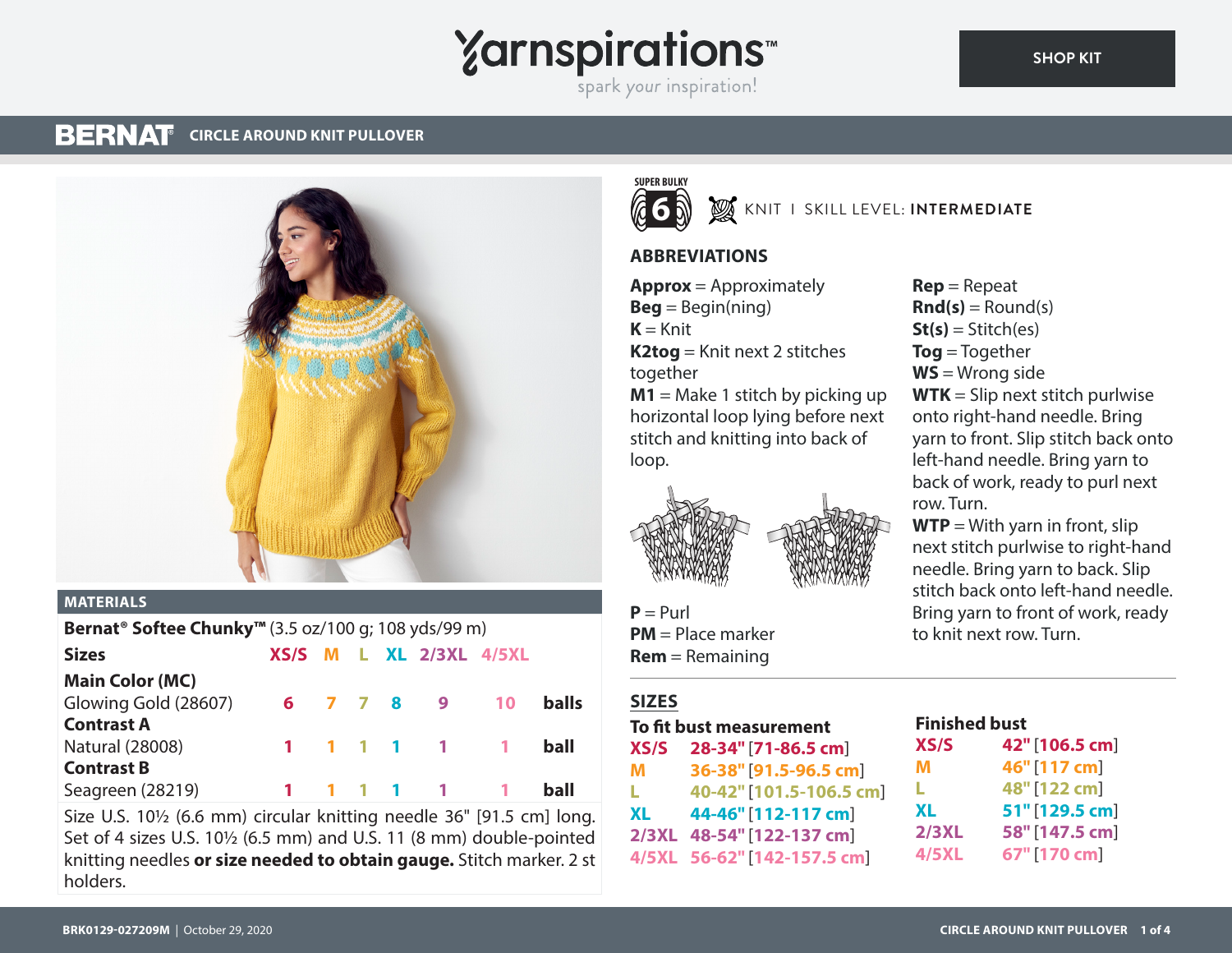**Yarnspirations** 

spark your inspiration!

#### **BERNAT CIRCLE AROUND KNIT PULLOVER**

#### **GAUGE**

11 sts and 14 rows  $=$  4" [10 cm] in stocking st with larger needles.

#### **INSTRUCTIONS**

*The instructions are written for smallest size. If changes are necessary for larger size(s) the instructions will be written thus ( ). Numbers for each size are shown in the same color throughout the pattern. When only one number is given in black, it applies to all sizes.* 

**Note:** When working from charts, carry yarn not in use loosely across WS of work but never over more than 5 sts. When it must pass over more than 5 sts, weave it over and under color in use on next st or at center point of sts it passes over. The colors are never twisted around one another.

#### **BODY**

**Neckband:** With MC and smaller circular needle, cast on **44** (**46**-**48**- **48**-**50**-**50**) sts. Join in rnd, placing marker on first st (center back). 1st rnd: \*K1. P1. Rep from \* around.

Rep last rnd 3 times more.

Change to large circular needles and proceed as follows:

**Size XL only: Next rnd:** \*K12. M1. Rep from \* around. 52 sts.

**Sizes 2/3XL and 4/5XL only: Next rnd:** \*K6. M1. Rep from \* to last 2 sts. K2. 58 sts.

**Size 4/5XL only: Next rnd:** \*K7. M1. Rep from \* to last 2 sts. K2. 66 sts.

**All sizes: Shape Front Neck: Next row:** K**11** (**11**-**12**-**12**-**13**-**13**). WTK. **Turn**. **Next row:** P**22** (**22**-**24**-**24**-**26**-**26**).

WTP. **Turn**.

**Next row:** K**20** (**20**-**22**-**22**-**24**-**24**). WTK. **Turn**.

**Next row:** P**18** (**18**-**20**-**20**-**22**-**22**). WTP. **Turn**.

**Next row:** Knit to marker.

**Note:** When knitting into wrapped sts on next rnd, lift 'wrap' onto left-hand needle and knit the 'wrap' tog with wrapped st to tighten work and avoid any gaps. **Next rnd:** Knit, working all wrapped sts as described in Note. **Note:** When working from Chart, read rnds from right to left.

**Size XS/S only:** Work Chart to end of rnd 30, noting Chart will be repeated 22 times. 176 sts. Chart is shown on page 3.

**Sizes M and L only:** Work Chart to end of rnd 32, noting Chart will be repeated **23** (**24**) times. **184** (**192**) sts.

**Sizes XL and 2/3XL only:** Work Chart to end of rnd 34, noting Chart will be repeated **26** (**29**) times. **208** (**232**) sts.

**Size 4/5XL only:** Work Chart to end of rnd 35, noting Chart will be repeated 33 times. 264 sts.

**All sizes: Divide for Body and Sleeves: Next rnd:** With MC, K**27** (**29**-**30**-**32**-**36**-**42**). Slip next **34** (**34**-**36**-**40**-**44**-**48**) sts onto st holder for Left Sleeve. Cast on **4** (**6**-**6**-**6**-**8**-**8**) sts. K**54** (**58**-**60**- **64**-**72**-**84**) for Front. Slip next **34** (**34**-**36**-**40**-**44**-**48**) sts onto st holder for Right Sleeve. Cast on **4** (**6**-**6**-**6**-**8**-**8**) sts. K**27** (**29**-**30**-**32**- **36**-**42**). **116** (**128**-**132**-**140**-**160**- **184**) sts for Body.

Knit in rnds until work from dividing rnd measures **13** (**13**- **13**-**13**-**13½**-**13½**)" [**33** (**33**-**33**-**33**- **34.5**-**34.5**) cm].

Change to smaller circular needle, Next rnd: \*K1. P1. Rep from \* around.

Rep last rnd until ribbing measures 3" [7.5 cm]. Cast off.

#### **SLEEVES**

With set of larger doublepointed needles and MC, beg at center of underarm sts, pick up and knit **2** (**3**-**3**-**3**-**4**-**4**) sts. K**34** (**34**-**36**-**40**-**44**-**48**) from st holder. Pick up and knit **2** (**3**-**3**-**3**- **4**-**4**) sts across rem of underam sts. Join in rnd. PM on first st. **38** (**40**-**42**-**46**-**52**-**56**) sts for Sleeve. Knit in rnds until Sleeve measures **14** (**14**-**14**-**13½**-**13½**-**12½**)" [**28**  (**28**-**28**-**26.5**-**26.5**-**24**) cm].

**Size XS/S only: Next rnd:** K2tog. \*K2. K2tog. Rep from \* around. 29 sts. **Next rnd:** Knit.

**Next rnd:** \*K1. K2tog. Rep from \* to last 2 sts. K2. 20 sts. **Next rnd:** Knit.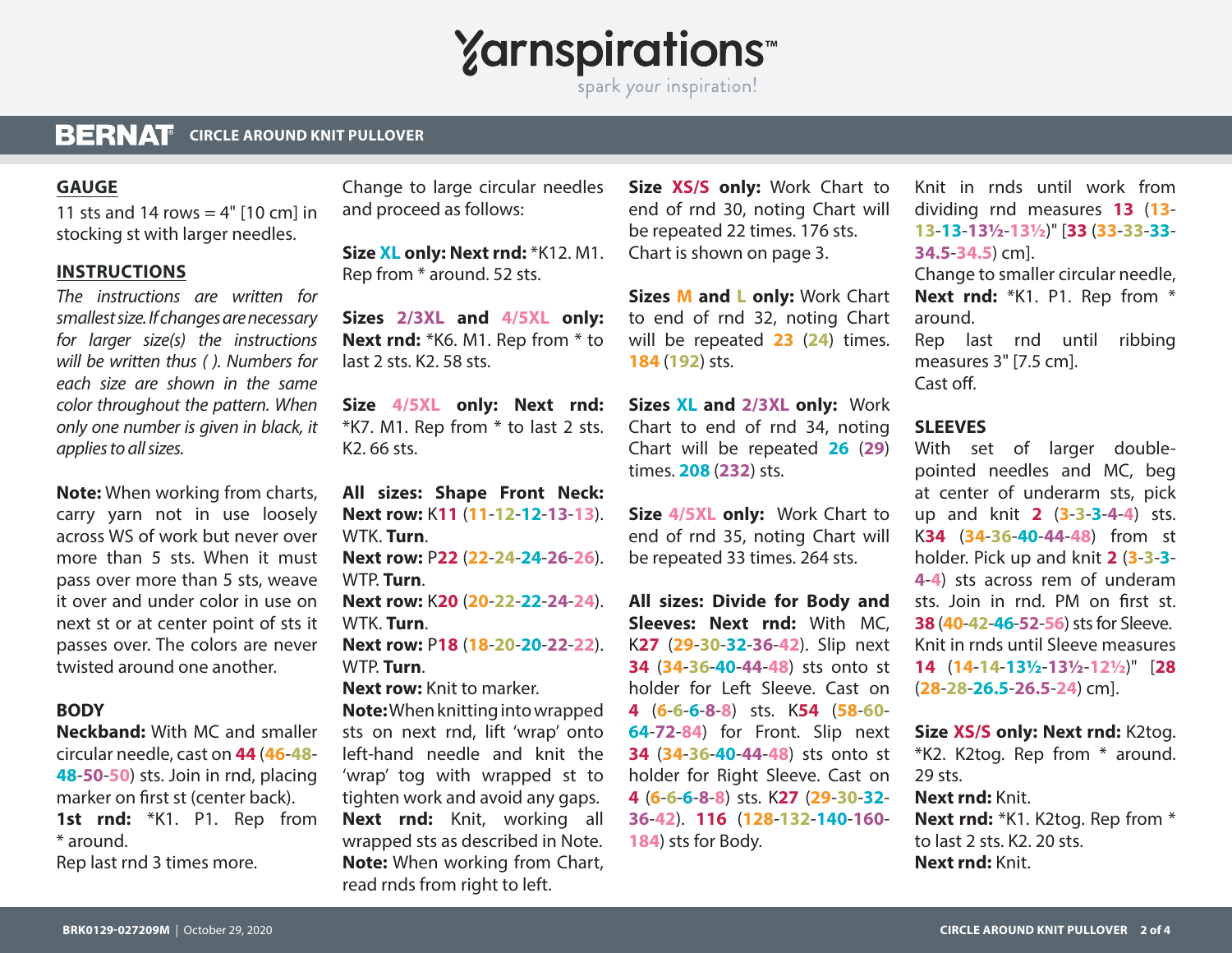# **Yarnspirations**

spark your inspiration!

#### **BERNAT CIRCLE AROUND KNIT PULLOVER**

**Size M only: Next rnd:** \*K2tog. K2. Rep from \* around. 30 sts. **Next rnd:** Knit. **Next rnd:** \*K2tog. K1. Rep from \* around. 20 sts. **Next rnd:** Knit.

**Size L only: Next rnd:** \*K2. K2tog. Rep from \* to last 2 sts. K2. 32 sts. **Next rnd:** Knit. **Next rnd:** \*K1. K2tog. Rep from \* to last 2 sts. K2. 22 sts. **Next rnd:** Knit.

**Size XL only: Next rnd:** \*K2tog. K2. Rep from \* to last 2 sts. K2tog. 34 sts. **Next rnd:** Knit. **Next rnd:** \*K2tog. K1. Rep from \* to last 4 sts. (K2tog) twice. 22 sts. **Next rnd:** Knit.

#### **Size 2/3XL only: Next rnd:** \*K2tog.

K2. Rep from \* to last 4 sts. (K2tog) twice. 38 sts. **Next rnd:** Knit. **Next rnd:** \*K2tog. K1. K2tog twice. K1. Rep from \* to last 6 sts. (K2tog. K1) twice. 24 sts. **Next rnd:** Knit.

**Size 4/5XL only: Next rnd:** \*(K2tog. K2) 3 times. (K2tog) twice. K2. Rep from \* to last 2 sts. K2tog. 40 sts. **Next rnd:** Knit. **Next rnd:** \*(K2tog) twice. K1. Rep from \* around. 24 sts. **Next rnd:** Knit.

**All sizes: Cuff:** Change to smaller set of double-pointed needles. **Next rnd:** \*K1. P1. Rep from \* around. Rep last rnd until Cuff measures 2½" [6.5 cm]. Cast off loosely in ribbing.